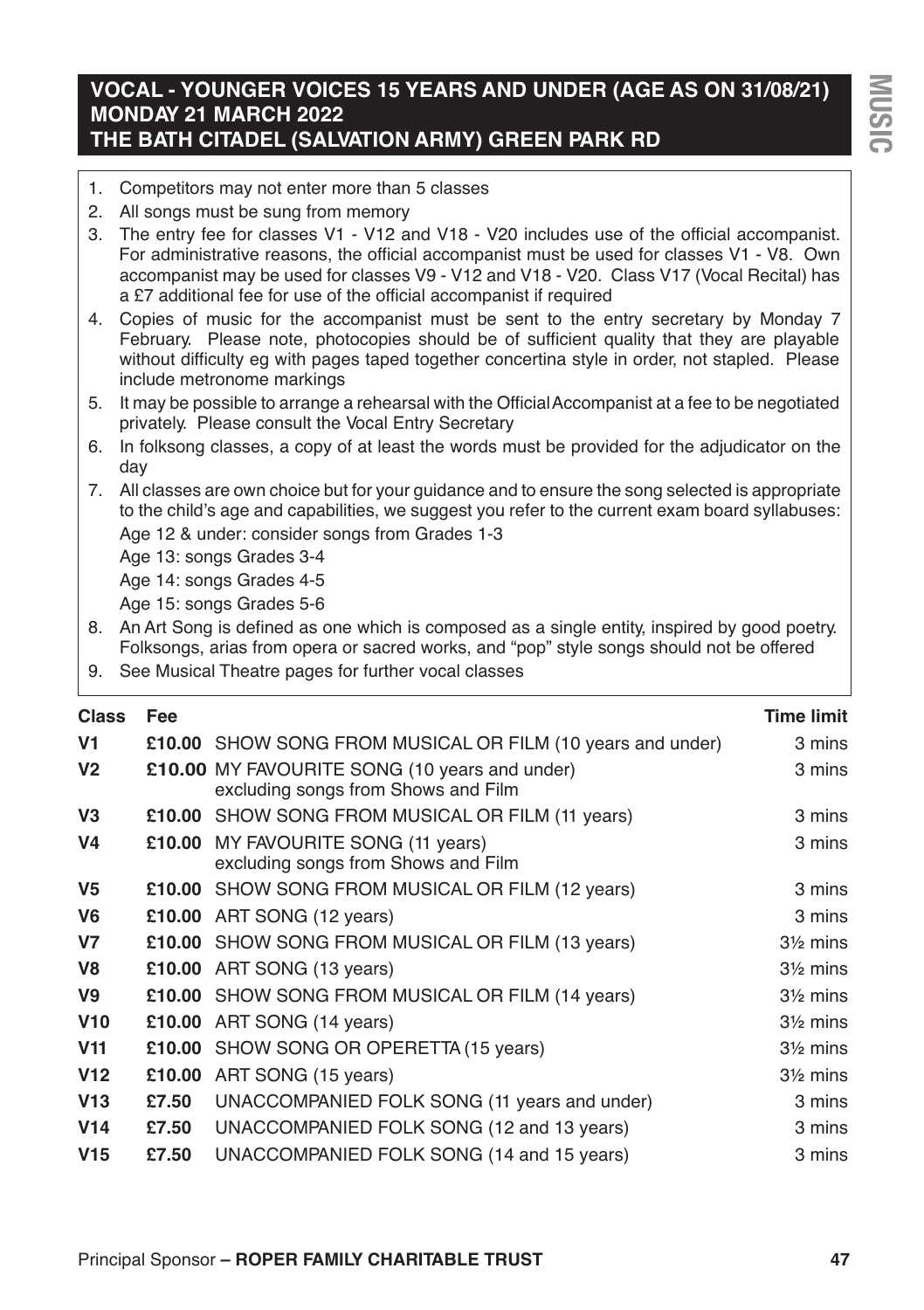**MUSIC**

# **VOCAL - YOUNGER VOICES 15 YEARS AND UNDER (AGE AS ON 31/08/21) MONDAY 21 MARCH 2022 THE BATH CITADEL (SALVATION ARMY) GREEN PARK RD**

| <b>Class</b>    | Fee    |                                                                                                                                                                                                                                                                                                                                                         | <b>Time limit</b>   |
|-----------------|--------|---------------------------------------------------------------------------------------------------------------------------------------------------------------------------------------------------------------------------------------------------------------------------------------------------------------------------------------------------------|---------------------|
| V <sub>16</sub> | £7.50  | JAZZ AND POP SONGS (15 years and under)<br>excluding songs from Shows and Film<br>Entries for this class may be original and free-style.<br>Words and melody (at least) must be provided for the Adjudicator.<br>Competitors must provide their own accompaniment<br>(eq CD backing track with own CD player)                                           | $3\frac{1}{2}$ mins |
| V17             |        | £12.00 VOCAL RECITAL (15 years and under)<br>Own choice of two songs, one pre-20th century,<br>one 20th /21st century. Time limit includes spoken introduction.<br>In order that details of your recital may be published in the programme,<br>please ensure we have all information on the entry form<br>Official Accompanist's fee if required: £7.00 | 10 mins             |
| V18             |        | £11.00 DUET OR TRIO (13 years and under)<br>Songs offered must be mainly in harmony                                                                                                                                                                                                                                                                     | 3 mins              |
| V <sub>19</sub> | £11.00 | DUET OR TRIO (15 years and under)<br>Songs offered must be mainly in harmony                                                                                                                                                                                                                                                                            | $3\frac{1}{2}$ mins |
| V <sub>20</sub> | £11.00 | ENSEMBLE (max 8 voices) (15 years and under)<br>Songs offered must be mainly in harmony                                                                                                                                                                                                                                                                 | 4 mins              |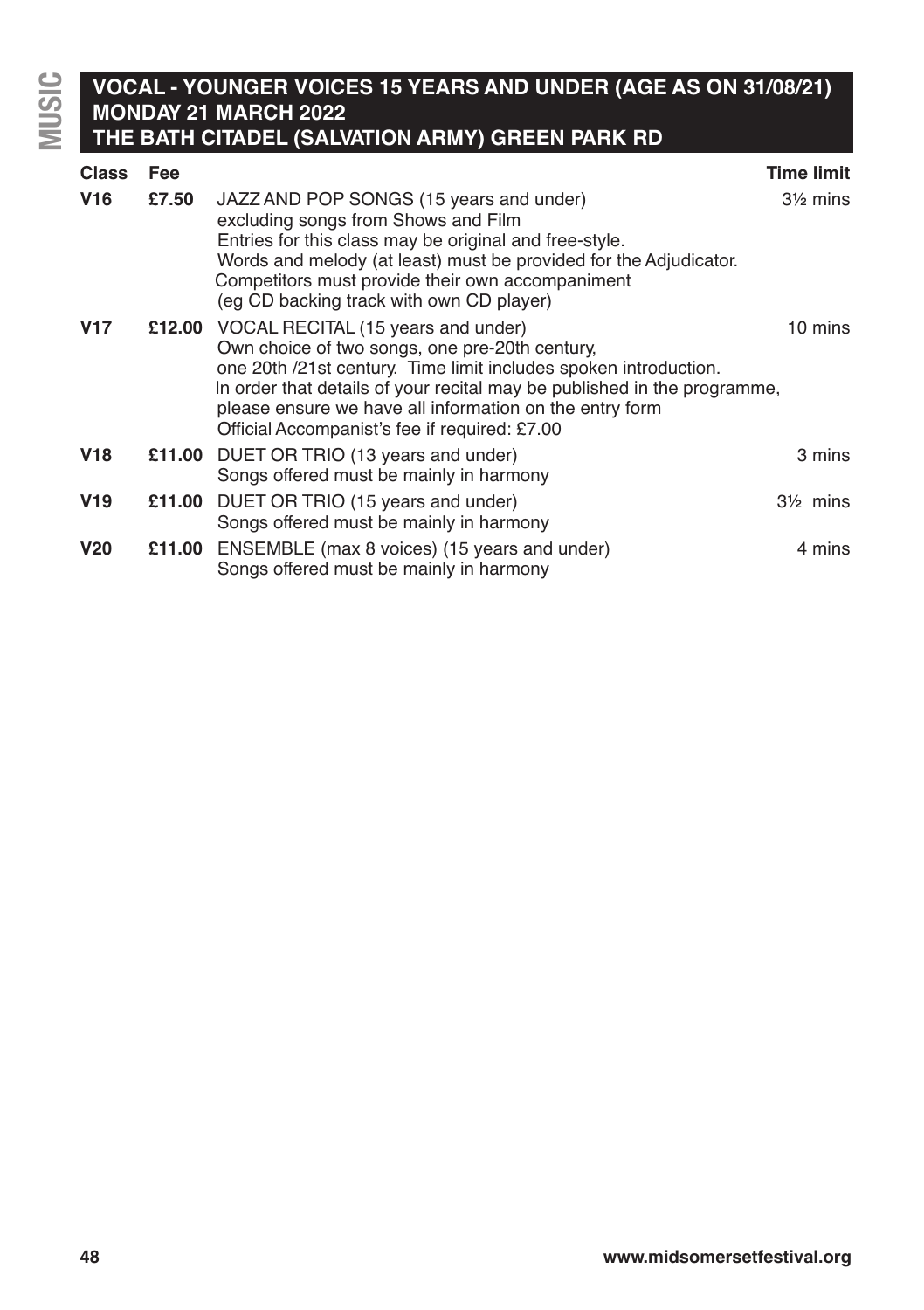# **VOCAL - YOUNG ADULT 16 - 19 YEARS (AGE AS ON 31/08/21) FRIDAY 11 MARCH 2022 THE BATH CITADEL (SALVATION ARMY) GREEN PARK RD**

- 1. All songs must be sung from memory, except in Class V25 Oratorio
- 2. Competitors may not enter more than 5 classes
- 3. Official Accompanist fees (if required) for classes V22 V25 and V28 -V29: £7.00, V27: £10.00
- 4. Competitors requiring the Official Accompanist must send copies of their music to the Entry Secretary by Monday 7 Febuary. Please note, photocopies should be of sufficient quality that they are playable without difficulty i.e. with pages taped together concertina style in order, not stapled. Please include metronome marks. It may be possible to arrange a rehearsal with the Official Accompanist, at a fee to be negotiated privately. Please consult the Vocal Entry Secretary
- 5. In folksong classes a copy of at least the words must be provided for the adjudicator on the day
- 6. An Art Song is defined as one which is composed as a single entity, inspired by good poetry. Folksongs, arias from opera or sacred works, and "pop" style songs should not be offered
- 7. The MAY KING Award, a prize of £150, is awarded to the outstanding singer in this section. To be eligible, competitors must enter classesV27 (Vocal Recital) and two others from V23-V25
- 8. See Musical Theatre pages for further vocal classes

| <b>Class</b>    | Fee    |                                                                                                                                                                                                                                                                                                                   | <b>Time limit</b>   |
|-----------------|--------|-------------------------------------------------------------------------------------------------------------------------------------------------------------------------------------------------------------------------------------------------------------------------------------------------------------------|---------------------|
| V <sub>21</sub> | £8.50  | UNACCOMPANIED FOLKSONG                                                                                                                                                                                                                                                                                            | $4\frac{1}{2}$ mins |
| V <sub>22</sub> | £8.50  | SHOW SONG FROM MUSICAL OR FILM                                                                                                                                                                                                                                                                                    | $4\frac{1}{2}$ mins |
| V <sub>23</sub> | £8.50  | ART SONG                                                                                                                                                                                                                                                                                                          | $4\frac{1}{2}$ mins |
| V <sub>24</sub> | £8.50  | OPERA OR OPERETTA                                                                                                                                                                                                                                                                                                 | $4\frac{1}{2}$ mins |
| V <sub>25</sub> | £8.50  | ORATORIO OR OTHER SACRED WORK<br>to include recitative where appropriate                                                                                                                                                                                                                                          | $5\%$ mins          |
| V <sub>26</sub> | £8.50  | JAZZ AND POP SONGS<br>excluding songs from Shows and Film<br>Entries for this class may be original and free-style<br>Words and melody (at least) must be provided for the Adjudicator<br>Competitors must provide their own accompaniment<br>(eg CD backing track with own CD player)                            | $4\frac{1}{2}$ mins |
| V <sub>27</sub> | £13.50 | <b>VOCAL RECITAL</b><br>Own choice of 3 songs, one of which should be in a language other<br>than English. One song should be pre-1750, one 18th/19th century,<br>and one 20th /21st century. Construction and presentation of<br>programme will be taken into account<br>Time limit includes spoken introduction | 12 mins             |
| V <sub>28</sub> | £9.50  | DUET/TRIO in harmony                                                                                                                                                                                                                                                                                              | $4\frac{1}{2}$ mins |
| V <sub>29</sub> | £9.50  | ENSEMBLE in harmony (max 8 voices)                                                                                                                                                                                                                                                                                | $4\frac{1}{2}$ mins |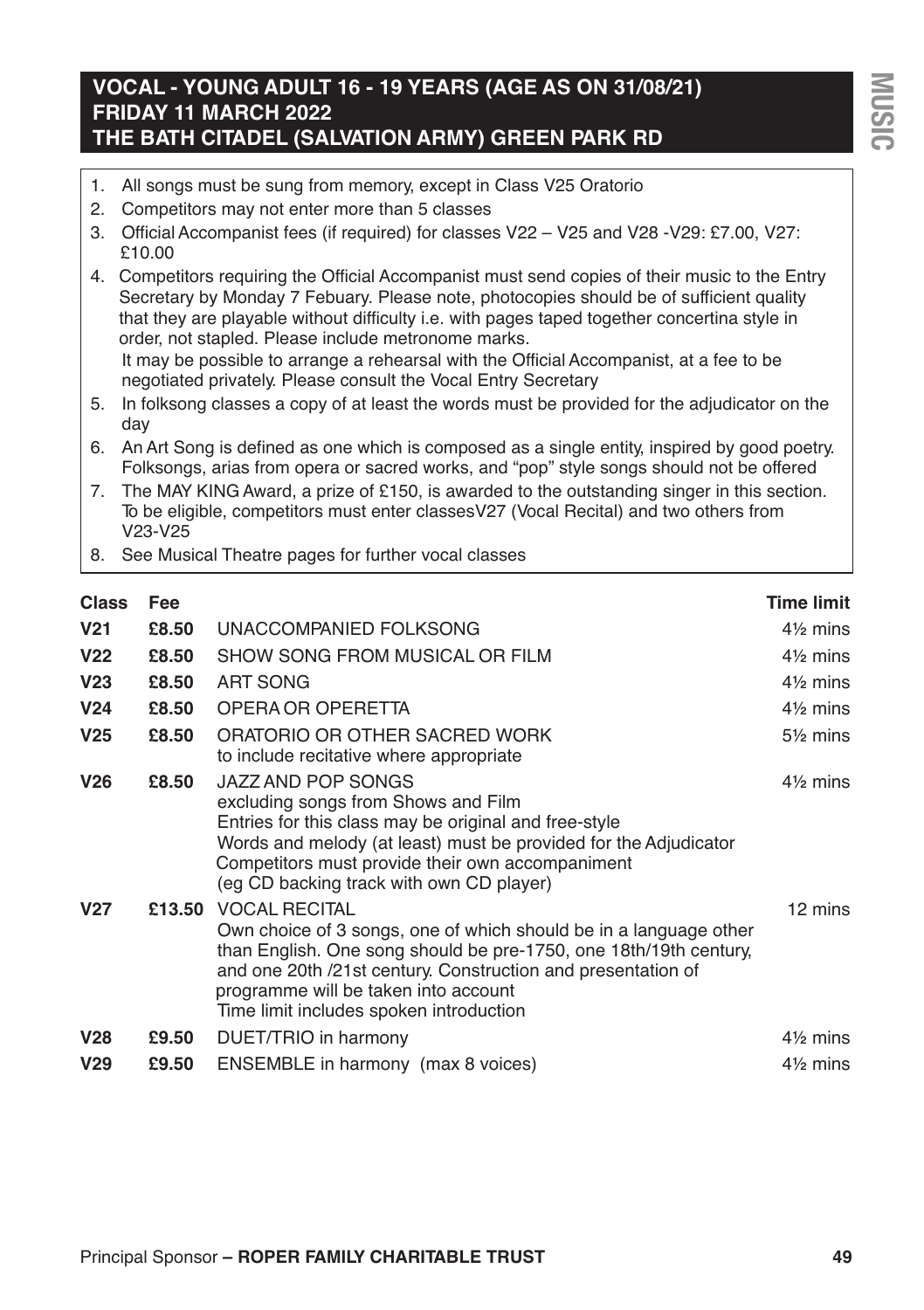# **VOCAL - ADULT SECTION 20 YEARS AND OVER (AGE AS ON 31/08/21) FRIDAY 11 MARCH 2022 THE BATH CITADEL (SALVATION ARMY) GREEN PARK RD**

- 1. All songs must be sung from memory, except in Class V35 Oratorio
- 2. Competitors may not enter more than 5 classes
- 3. Official Accompanist fees (if required) for class V36: £11.00 all other classes £7.00 Competitors requiring the Official Accompanist must send copies of their music to the Entry Secretary by Monday 7 Febuary. Please note, photocopies should be of sufficient quality that they are playable without difficulty, i.e. with pages taped together concertina style in order no staples, and include metronome marks. It may be possible to arrange a rehearsal with the Official Accompanist, at a fee to be negotiated privately. Please consult the Vocal Entry **Secretary**
- 4. An Art Song is defined as one which is composed as a single entity, inspired by good poetry. Folksongs, arias from opera or sacred works, and "pop" style songs should not be offered
- 5. There are two overall awards: THE MURIEL KING VOCALAward. This prize of £200, is awarded to the outstanding singer in the Adult classes. To be eligible, competitors must enter the following classes: V34 Opera, V35 Oratorio and V36 Vocal Recital THE MAY KING MEMORIALAward. This prize of £100, is awarded to the outstanding singer in theArt Song classes. To be eligible, competitors must enter both V32 English LanguageArt

Song and V33 Art Song in a Foreign Language

| <b>Class</b>    | <b>Fee</b> |                                                                    | <b>Time limit</b> |
|-----------------|------------|--------------------------------------------------------------------|-------------------|
| V30             | £9.00      | OWN CHOICE SONG                                                    | 5 mins            |
|                 |            | Singing teachers are welcome to enter this class                   |                   |
| <b>V31</b>      | £9.00      | SHOW SONG FROM MUSICAL OR FILM                                     | 5 mins            |
| V <sub>32</sub> | £9.00      | ENGLISH LANGUAGE ART SONG                                          | 5 mins            |
| V33             | £9.00      | ART SONG IN A FOREIGN LANGUAGE                                     | 5 mins            |
| V34             | £9.50      | OPERA OR OPERETTA                                                  | 6 mins            |
| <b>V35</b>      | £9.50      | ORATORIO OR OTHER SACRED WORK                                      | 6 mins            |
|                 |            | to include recitative where appropriate                            |                   |
| <b>V36</b>      |            | £14.50 VOCAL RECITAL                                               | 15 mins           |
|                 |            | Own choice of 3 songs - one of which should be in a language other |                   |
|                 |            | than English. One song should be pre-1750, one 18th/19th century,  |                   |
|                 |            | and one 20th /21st century. Construction and presentation of       |                   |
|                 |            | programme will be taken into account                               |                   |
|                 |            | Time limit includes spoken introduction                            |                   |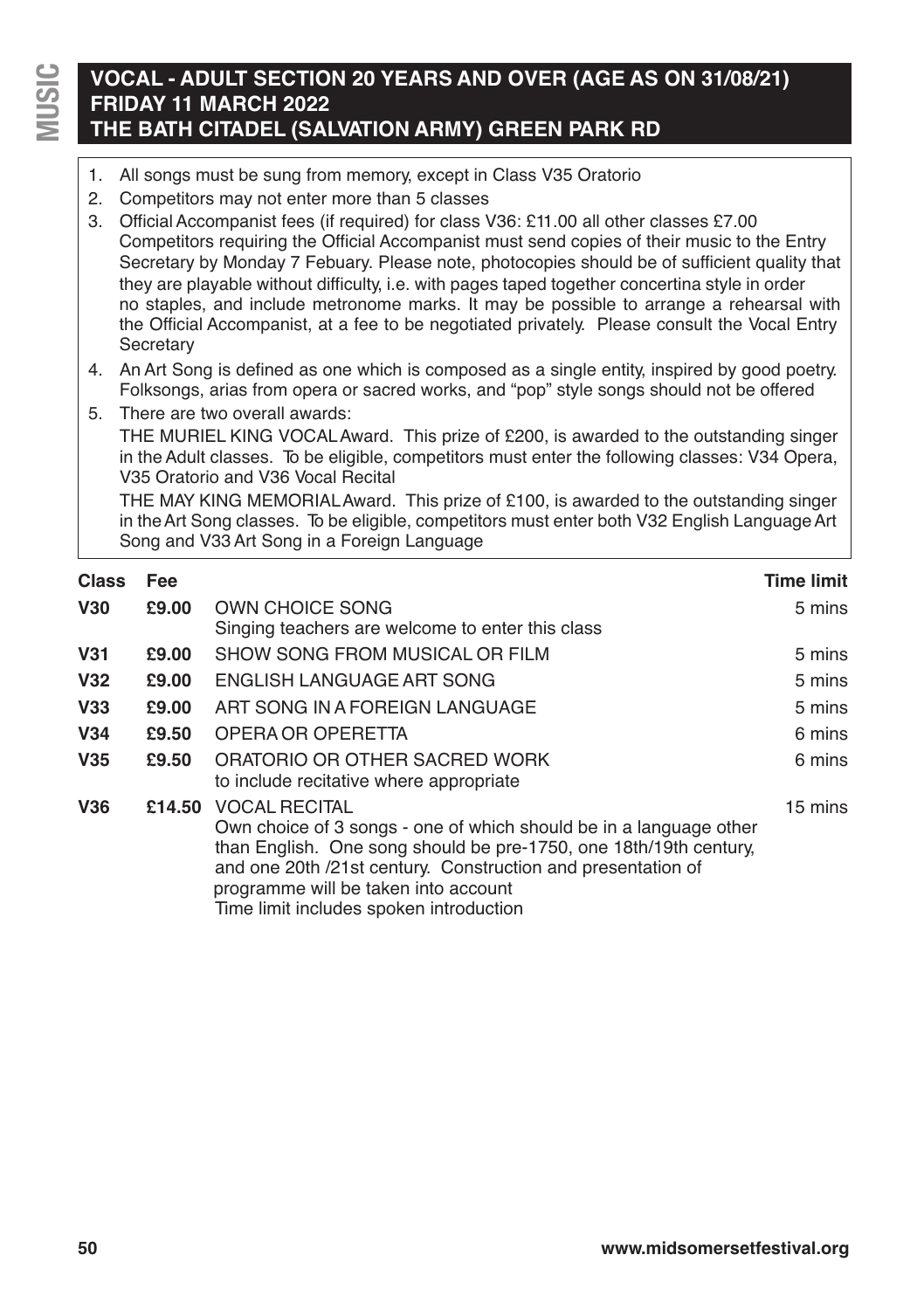# **1. DEFINITIONS**

- OPEN CLASSES. Classes designated 'open' are open to all ages of competitor, but they must be amateurs. Please see General Rule on Status on p 8 which clarifies this.
- b. ENSEMBLE. The term 'Ensemble' implies more than one performer to a part and may be conducted, as distinct from a Chamber Music group, which is one to a part.
- c. LEVELS. Where indicated, in Instrumental and Piano classes, Elementary is of Grade 1-2 standard; Transitional: Grades 3-4; Intermediate: Grades 5-6; Advanced: Grade 7 & above (any examining board).

# **2. COPYRIGHT**

- The use of photo or other facsimile copies of printed music without the publisher's permission is forbidden as contrary to law. However when a work is part of a volume and not published separately, a paper copy may be made for the adjudicator and the official accompanist. provided that the competitor has already purchased a copy and the photocopy is retained and then destroyed by the Festival.
- b. No arrangement of music still under copyright is permitted, unless with written consent from the publisher.
- c. Songs from the Shows. All performances using music from shows in current production are subject to copyright law but may be sung as a concert item without the need for copyright permission.

## **3. CHOICE OF MUSIC**

It is suggested that performers announce chosen items before performing; as well as being courteous, it adds greatly to the interest and enjoyment of listeners.

- Your choice of music to be performed should be specified on the entry form with all particulars (title, composer, publisher and duration).
- b. Competitors may not offer the same item in different classes.<br>C. A paper copy of music to be performed must be provided on t
- A paper copy of music to be performed must be provided on the day for the Adjudicator and also one in advance for an Official Accompanist, if required. This music must be sent to the relevant entry secretary by Monday 7 February 2022.

### **4. CHOIRS, ORCHESTRAS etc**

Only amateur musicians (as defined in general rule 1) are eligible to take part in choirs, bands and orchestras etc other than as conductors or accompanists, or as permitted by the class description. Please refer to the General Rule 1 on Status on p 8.

### **5. TIME LIMITS**

Time limits, where applicable, are clearly stated in the syllabus. Where a performance exceeds the time limit one mark is deducted for each period of 30 seconds, after the initial 15 seconds.

## **6. ENTERING MORE THAN ONE CLASS**

- a. Where similar classes are designated Elementary, Transitional, Intermediate and Advanced, no one may enter more than one such level unless offering different instruments.
- b. In duet and trio classes entrants may enter more than once in the same class as long as it is with different partners and performing different pieces.

## **7. ACCOMPANISTS**

- a. Official Accompanists are available for Vocal and Instrumental classes by advance request to the relevant Entry Secretary and on receipt of payment. Any request for an official accompanist should preferably be made at the time of entry and no later than two weeks before the start of Music week to be considered. The programme will indicate by (A) which competitors have paid for this service. It is possible to arrange for a rehearsal with this accompanist at a fee to be negotiated privately.
- b. Accompanist's fees, payable at time of Entry: £7.00 or £10.00 for Young Adult Vocal Recital. Instrumental entrants must provide their own accompanist for Repertoire, Advanced and Concerto classes.
- c. Please assist the Official Accompanist as follows: Mark copies clearly with the competitor's name and class number. Indicate speed required by adding (or altering) a metronome mark. If using temporary photocopies these should be sent in a collated playable format (no staples please). The official copy should be available for the accompanist on the day of the class. Send music to the appropriate Entry Secretary by Monday 7 February 2022.